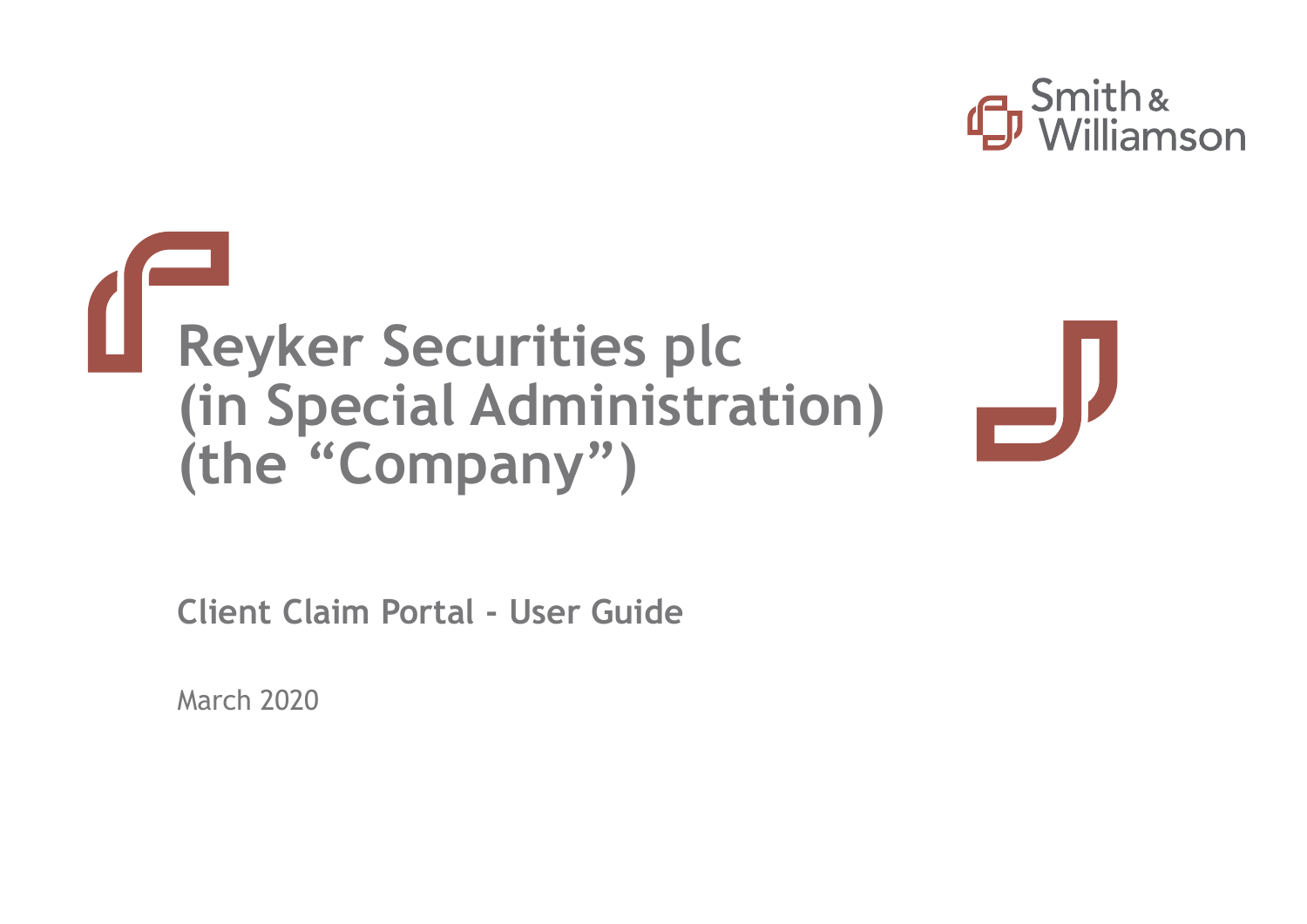# **Contents**

- 1. Glossary
- 2. Portal Overview
- 3. Initial User Access
- 4. Logging In
- 5. Reviewing Client details
- 6. Reviewing Client statements

2

- 7. Submitting your claim
- 8. Document Library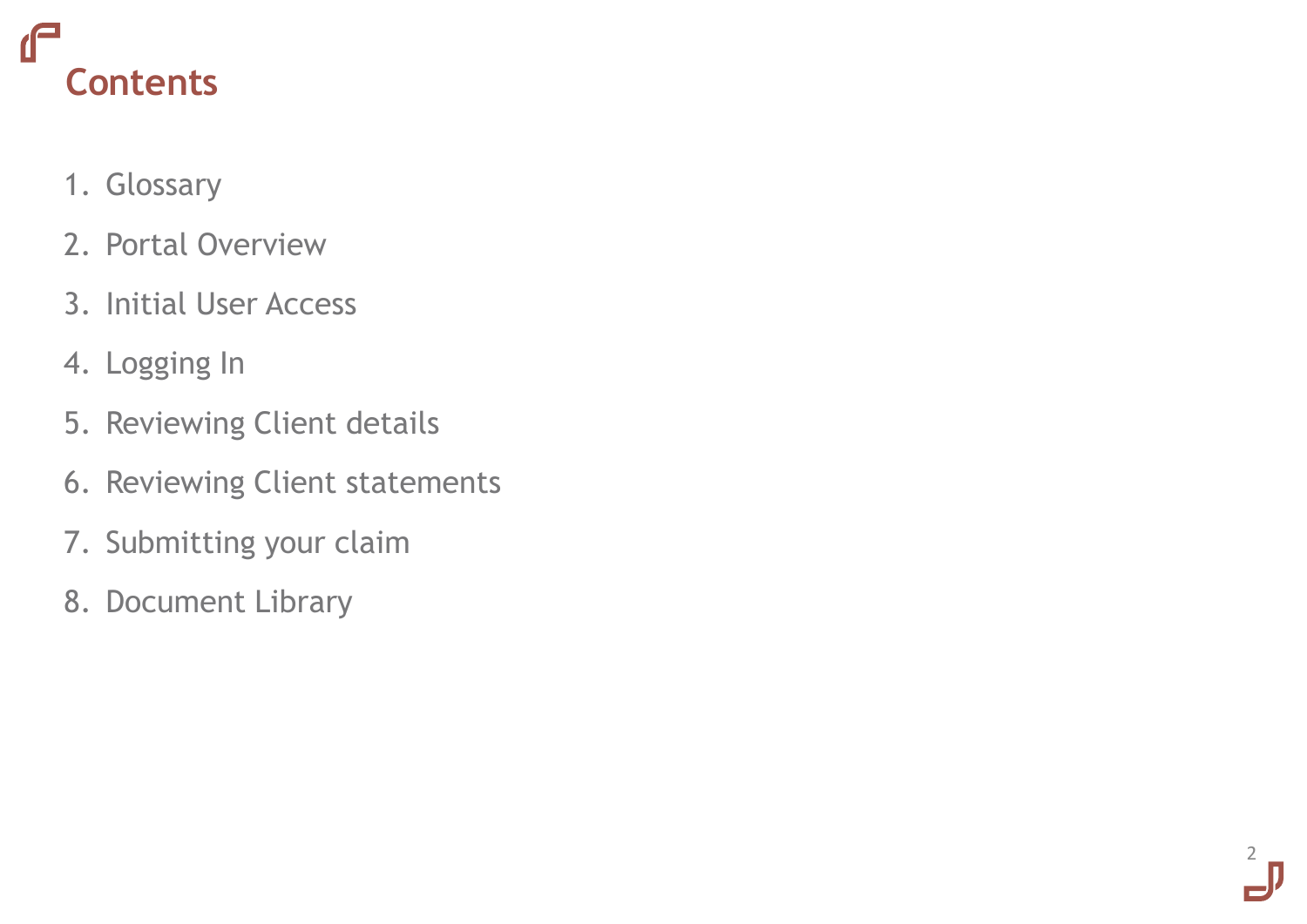

Capitalised terms within this document are defined as follows:

| <b>Bar Date</b>              | The deadline for Clients to submit their claims in respect of Client Money and/or Custody Assets                                                                                                                                                                                                                                                                                                   |
|------------------------------|----------------------------------------------------------------------------------------------------------------------------------------------------------------------------------------------------------------------------------------------------------------------------------------------------------------------------------------------------------------------------------------------------|
| Client                       | A party for whom the Company held either Client Money or Custody Assets or both on their behalf                                                                                                                                                                                                                                                                                                    |
| <b>Client Assets</b>         | <b>Client Money and Custody Assets</b>                                                                                                                                                                                                                                                                                                                                                             |
| <b>Client Money</b>          | Money of any currency that the Company has received or holds for, or on behalf of, a Client, as at 8 October 2019                                                                                                                                                                                                                                                                                  |
| <b>Client Representative</b> | An individual acting on behalf of the Company's Client who is named on the Client Statement(s) and has explicit authority<br>to act on behalf of the Client for the purpose of submitting their claim to Custody Assets and / or Client Money in the<br>special administration and someone with whom the Client has shared their unique user-name and/or password details to<br>access the Portal. |
| Company                      | Reyker Securities plc - in special administration                                                                                                                                                                                                                                                                                                                                                  |
| <b>Custody Assets</b>        | The securities (including stock, shares and other investments) held for and on behalf of the Clients, as at 8 October<br>2019                                                                                                                                                                                                                                                                      |
| Distribution Plan            | A statutory distribution plan, pursuant to the Regulations and the Rules, to facilitate the return of Custody Assets                                                                                                                                                                                                                                                                               |
| <b>FSCS</b>                  | <b>Financial Services Compensation Scheme</b>                                                                                                                                                                                                                                                                                                                                                      |
| <b>JSAs</b>                  | The Joint Special Administrators                                                                                                                                                                                                                                                                                                                                                                   |
| Portal                       | Client Claim Portal established to allow Clients submit a claim for both Custody Assets and Client Money                                                                                                                                                                                                                                                                                           |
| <b>Regulations</b>           | The Investment Bank Special Administration Regulations 2011 as amended by The Investment Bank (Amendment of<br>Definition) and Special Administration (Amendment) Regulations 2017                                                                                                                                                                                                                 |
| Rules                        | The Investment Bank Special Administration (England and Wales) Rules 2011                                                                                                                                                                                                                                                                                                                          |
| S&W                          | Smith & Williamson LLP                                                                                                                                                                                                                                                                                                                                                                             |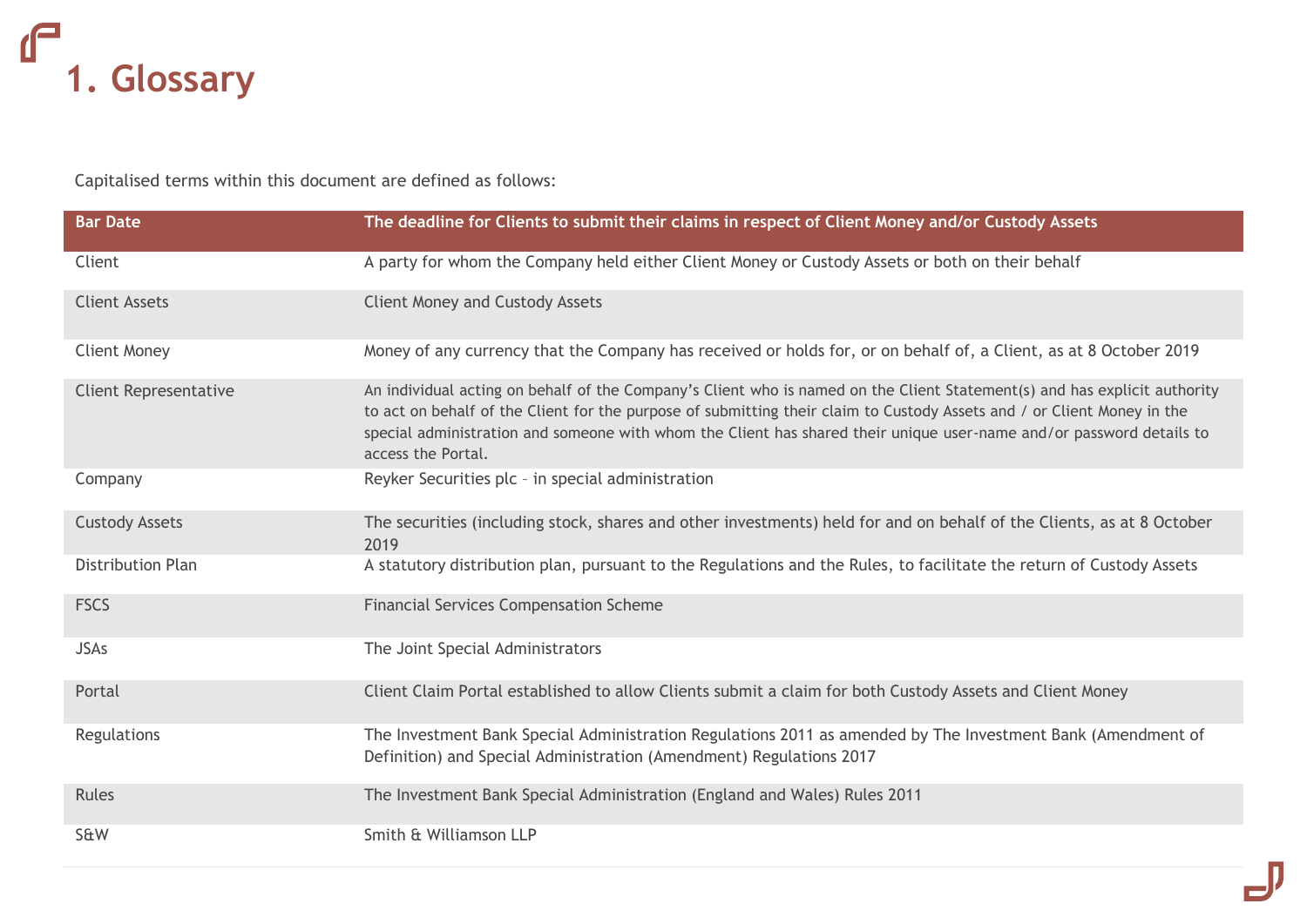# **2. Portal Overview**

The JSAs have established the Portal to allow you to submit your claim for both Custody Assets and Client Money.

The Portal enables you to view Client statement(s) confirming Client holdings of Custody Assets and/or Client Money as at **8 October 2019** (the date of the special administration) according to the records of the Company which have been adjusted, where required, to reflect any discrepancies identified by the JSAs' reconciliation.

Clients must submit their claim via the Portal by the Bar Date of **17:00 hours on 7 April 2020.** 

**This User Guide provides assistance to navigate the Portal and submit a claim.**

For any Client who does not submit a claim via the Portal by the Bar Date, the JSAs intend to effect the transfer of Custody Assets and/or Client Money to the proposed purchaser based on the Company's records. You are therefore strongly encouraged to submit your claim on or before the Bar Date of **17.00 hours on 7 April 2020**.

For further details on the process please refer to the information provided on the S&W Reyker webpage: [https://smithandwilliamson.com/en/services/restructuring-and-recovery-services/reyker-securities-plc/.](https://smithandwilliamson.com/en/services/restructuring-and-recovery-services/reyker-securities-plc/)

Additional guidance can be found within the '**Guides'** section of the Portal and also via the S&W Reyker webpage (see link above).

Should you require any further assistance please contact Client Services on:

Telephone: 0800 048 9512

Email: [clientservices@reyker.com](mailto:clientservices@reyker.com)

*This User Guide has been prepared for information purposes only and is subject to change without notice.*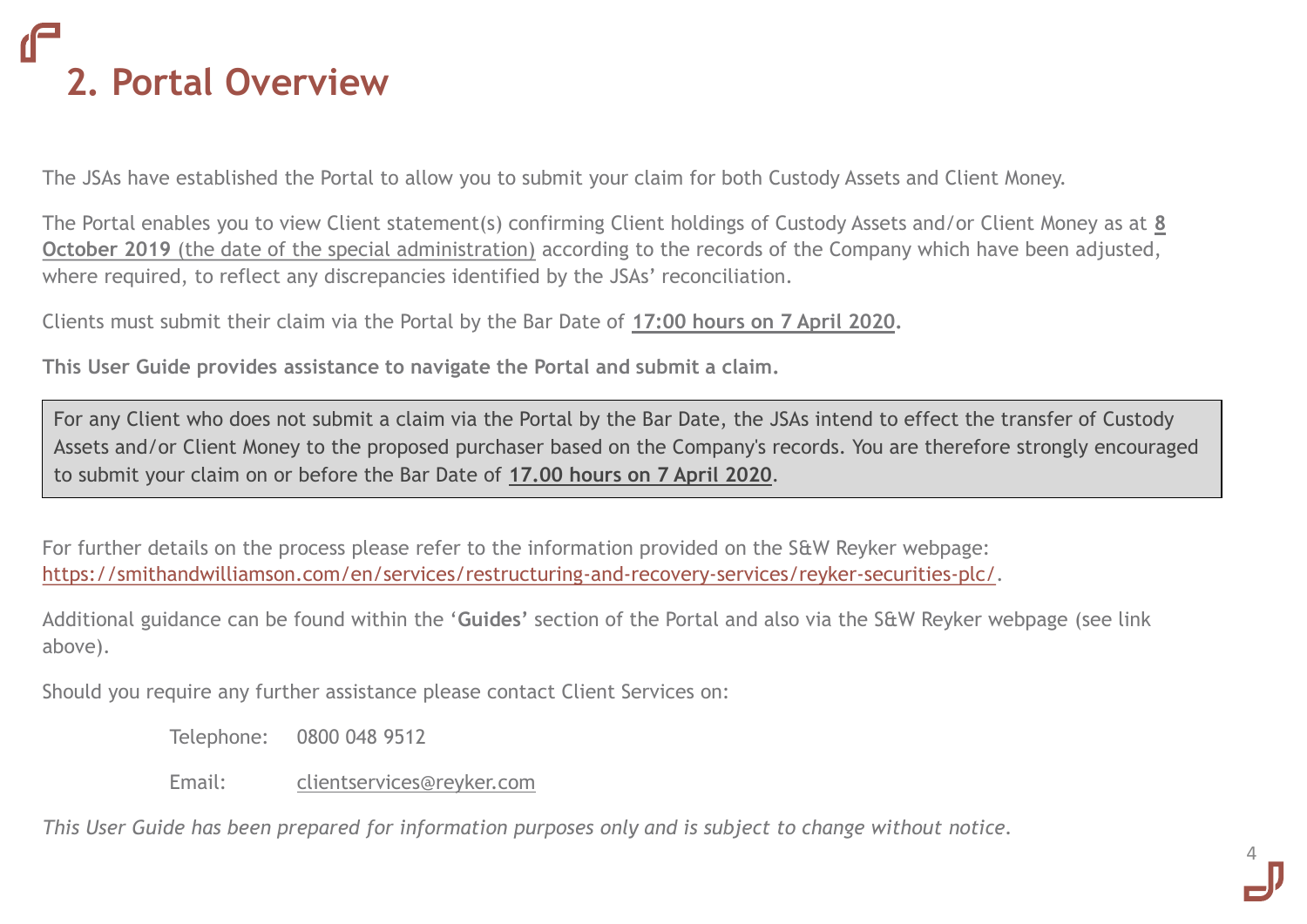# **3. Logging in**

The Portal can be accessed via [www.reykerportal.com.](http://www.reykerportal.com/)

Smith &

Revker Securities Plc (in special administration) Client Claim Portal

Enter the unique Client ID and password provided to you in the letter dated 6 March 2020 to log in to the Portal.

**Should your log in details not be recognised contact Client Services on 0800 048 9512 or [clientservices@reyker.com](mailto:clientservices@reyker.com) .**

|           | Sign in |  |
|-----------|---------|--|
| Client ID |         |  |
| Password  |         |  |
| Sign in   |         |  |

The affairs, business and property of Reyker Securities PIc ('the Company') are being managed by the joint special inter animals, susai less an u. Juolpei Jean Stephens, and Henry Shinners of Smith & Williamson LLP ("the JSAS"). They act as<br>administrators Mark Ford, Adam Henry Stephens, and Henry Shinners of Smith & Williamson LLP ("th the Companies Act 2006 with registered number 01747595. The Company is authorised and regulated by the Financial Conduct Authority with FRN 115308. Former LSE No: 780. The Fair Processing Notice in relation to the General Data Protection Regulation can be accessed at www.smithandwilliamson.com/rrsgdpr. Should you wish to be supplied with a hard copy, free of charge, please contact Smith & Williamson's offices.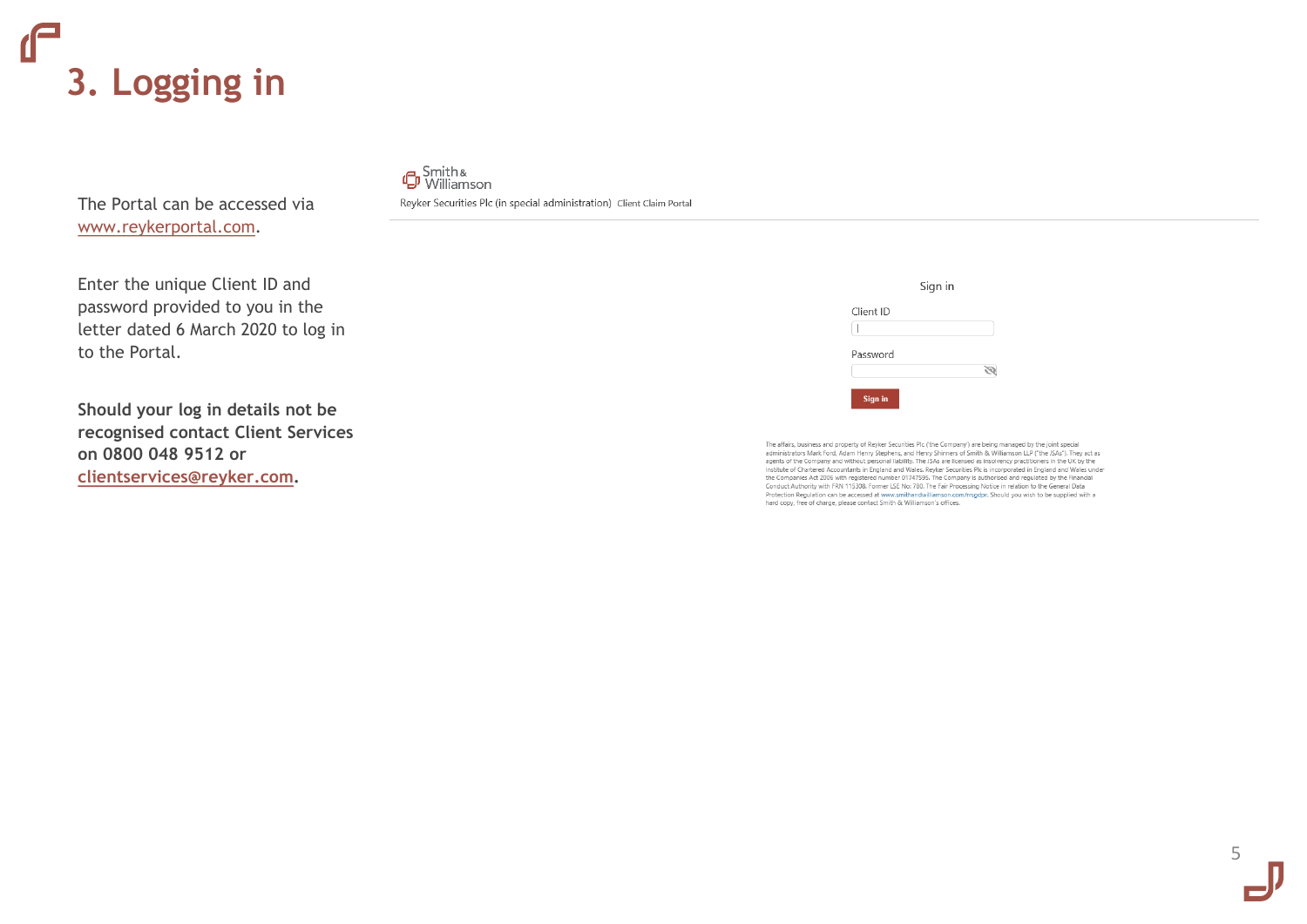

The first time you log into the Portal you will be required to set up a new memorable password.

This page will only appear the first time you log in to the Portal and you are only required to reset your password once.

The new password will be required for all future log-ins. Please keep this safe.

**If you forget your password please contact Client Services on 0800 048 9512 or [clientservices@reyker.com](mailto:clientservices@reyker.com)**.

#### Smith & **G** Smith &

Reyker Securities Plc (in special administration) Client Claim Portal

### Change your password

Before you can use the Client Claim Portal, we need you to set up a new password.

#### Change your password



Smith &<br>**D** Williamson Revker Securities Plc (in special administration) Client Claim Portal

Change your password

Before you can use the Client Claim Portal, we need you to set up a new password.

### You have successfully verified your account and set up a new password.

Continue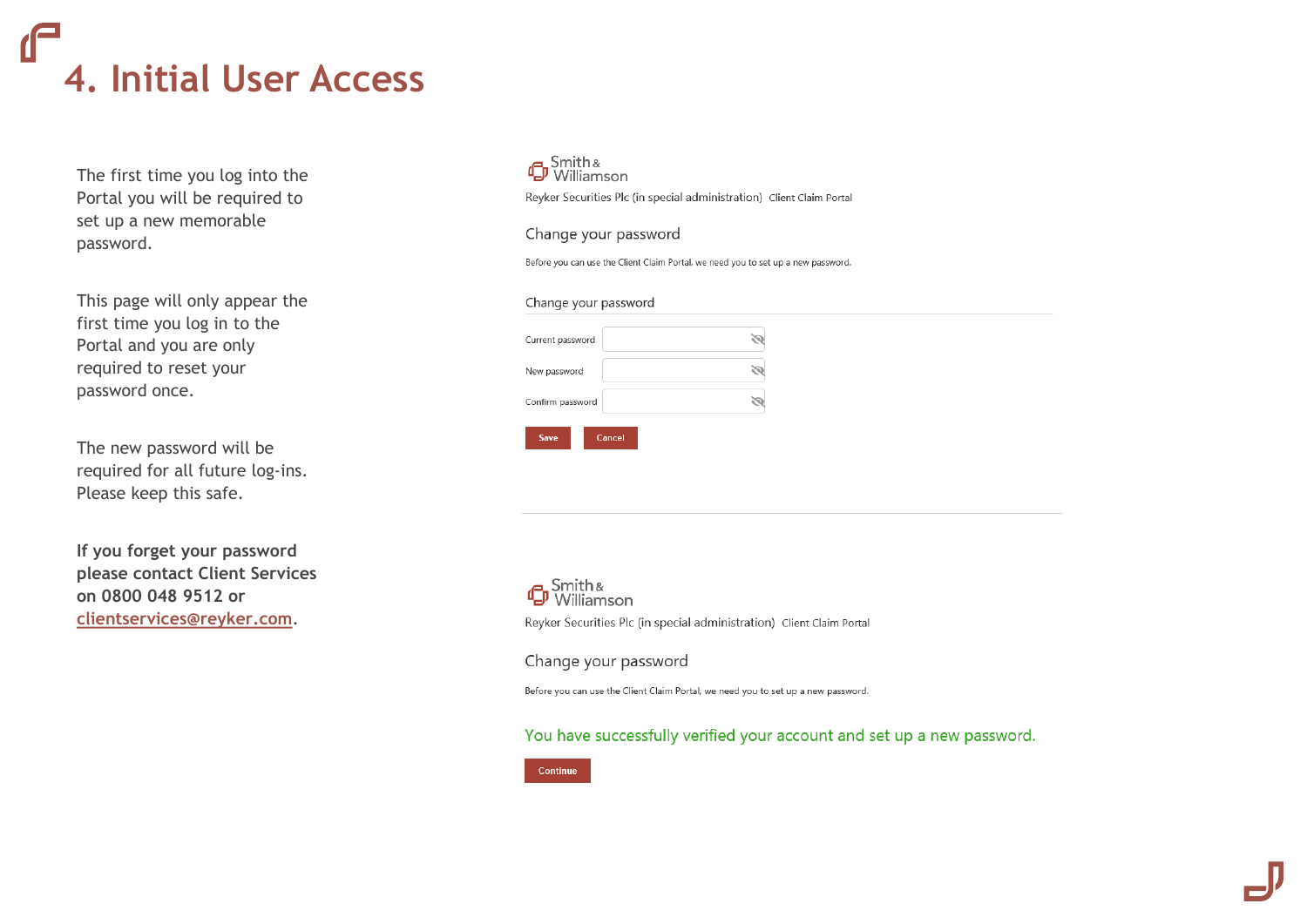# **4. Initial User Access**

Once you have logged in to the Portal, you will be automatically directed to the **'Introduction'** page, which provides an overview of the Portal and the steps required to submit a claim.

To browse the Portal, use the tabs to the left hand of the screen to view each section.

Please ensure you have reviewed all details displayed on the Portal prior to submitting a claim via the **'Declaration'** page.

Further guidance on the Portal can be found within the **'Guides'** section.

## Smith &<br>**D** Williamson

Revker Securities Plc (in special administration) Client Claim Portal

 $\overline{c}$ 

Client statement(s)

|                                                                                        |                                                                                                                                                                                                                                                                                                                                                                                                                                                                                                                                                                                                                             | Claim status: Not submitted                                                                                                                                                                                                                                                                                                                                                                                                                                                                       |                                                                                      |  |  |  |  |
|----------------------------------------------------------------------------------------|-----------------------------------------------------------------------------------------------------------------------------------------------------------------------------------------------------------------------------------------------------------------------------------------------------------------------------------------------------------------------------------------------------------------------------------------------------------------------------------------------------------------------------------------------------------------------------------------------------------------------------|---------------------------------------------------------------------------------------------------------------------------------------------------------------------------------------------------------------------------------------------------------------------------------------------------------------------------------------------------------------------------------------------------------------------------------------------------------------------------------------------------|--------------------------------------------------------------------------------------|--|--|--|--|
| Introduction                                                                           | Introduction                                                                                                                                                                                                                                                                                                                                                                                                                                                                                                                                                                                                                |                                                                                                                                                                                                                                                                                                                                                                                                                                                                                                   |                                                                                      |  |  |  |  |
| Client details                                                                         |                                                                                                                                                                                                                                                                                                                                                                                                                                                                                                                                                                                                                             | Welcome to the Reyker Securities plc (in special administration) Client Claim Portal ("the Portal").                                                                                                                                                                                                                                                                                                                                                                                              |                                                                                      |  |  |  |  |
| Client statement(s)                                                                    |                                                                                                                                                                                                                                                                                                                                                                                                                                                                                                                                                                                                                             | Mark Ford, Adam Stephens and Henry Shinners of Smith & Williamson LLP were each appointed as the Joint Special Administrators ("JSAs") of the<br>Company on 8 October 2019.                                                                                                                                                                                                                                                                                                                       |                                                                                      |  |  |  |  |
| Declaration<br>Document library                                                        |                                                                                                                                                                                                                                                                                                                                                                                                                                                                                                                                                                                                                             | As part of the special administration process, each Client is asked to submit and agree their claim to Client Assets, being Custody Assets and/or<br>Client Money. The Portal has been designed to simplify this process.                                                                                                                                                                                                                                                                         |                                                                                      |  |  |  |  |
| Guides                                                                                 | Please note, the Portal is designed so that Clients can agree and submit claims for Client Assets as at 8 October 2019 (the date of the special<br>administration as required by the legislation) only. Accordingly, the claim and the Client statement(s) accessed through this Portal do not include<br>dividends and bond coupons received by the Company after that date nor do they reflect any corporate actions post 8 October 2019. We can<br>confirm that all dividend and bond coupon receipts continue to be received and banked separately by the JSAs and are held in designated bank<br>accounts for Clients. |                                                                                                                                                                                                                                                                                                                                                                                                                                                                                                   |                                                                                      |  |  |  |  |
|                                                                                        |                                                                                                                                                                                                                                                                                                                                                                                                                                                                                                                                                                                                                             | The Portal is not designed for the submission of any other claims, such as unsecured creditor claims, which may include supplier claims, claims<br>relating to advice received from the Company or breach of contract. Should you wish to make a claim of this nature, please send details in writing<br>to Reyker Securities plc (in special administration), c/o Smith & Williamson LLP, 25 Moorgate, London, EC2R 6AY.                                                                         |                                                                                      |  |  |  |  |
|                                                                                        |                                                                                                                                                                                                                                                                                                                                                                                                                                                                                                                                                                                                                             | Whilst claims to Client Assets as at 8 October 2019 need to be agreed in the special administration, Clients will be aware from Smith and<br>Williamson's dedicated website (https://smithandwilliamson.com/en/services/restructuring-and-recovery-services/reyker-securities-plc/) that the<br>intention is to transfer all Client Assets in a single transfer to a single purchaser as this is the most cost effective and efficient process to allow<br>Clients access to their Client Assets. |                                                                                      |  |  |  |  |
| What to do next?                                                                       |                                                                                                                                                                                                                                                                                                                                                                                                                                                                                                                                                                                                                             |                                                                                                                                                                                                                                                                                                                                                                                                                                                                                                   |                                                                                      |  |  |  |  |
|                                                                                        | In order to expedite the process of the transfer of the Client Assets we have set a Bar Date in accordance with the legislation. You are therefore<br>required to take action and confirm your claim to Client Assets by the Bar Date, being 17.00 hours on 7 April 2020.                                                                                                                                                                                                                                                                                                                                                   |                                                                                                                                                                                                                                                                                                                                                                                                                                                                                                   |                                                                                      |  |  |  |  |
| Using the links to the left of the screen, please proceed through the following steps: |                                                                                                                                                                                                                                                                                                                                                                                                                                                                                                                                                                                                                             |                                                                                                                                                                                                                                                                                                                                                                                                                                                                                                   |                                                                                      |  |  |  |  |
|                                                                                        | <b>Step</b>                                                                                                                                                                                                                                                                                                                                                                                                                                                                                                                                                                                                                 | Stage                                                                                                                                                                                                                                                                                                                                                                                                                                                                                             | <b>Description</b>                                                                   |  |  |  |  |
|                                                                                        |                                                                                                                                                                                                                                                                                                                                                                                                                                                                                                                                                                                                                             | Client details                                                                                                                                                                                                                                                                                                                                                                                                                                                                                    | Review your (or the Client's) personal details which the<br>Company currently holds. |  |  |  |  |

Review your (or the Client's) statement(s) which confirm (i) the balance of Client Money held and / or (ii) the type and number of units of each security held as at 8 October 2019 (being the date of the JSAs' appointment).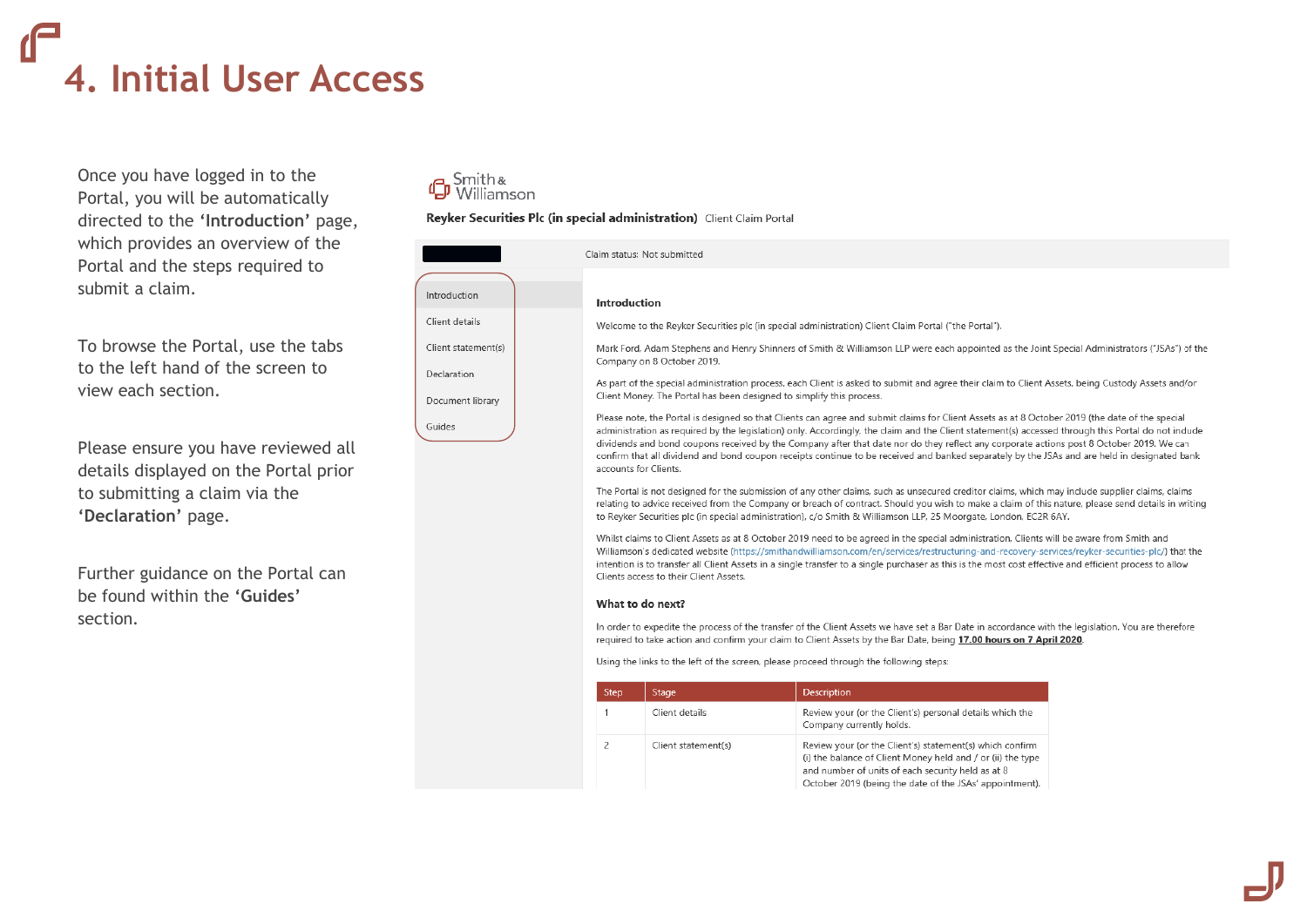## **5. Reviewing Client Details**

To review personal details, select **'Client details'** on the left hand side panel to review your (or the Client's) personal details, as per the Company's records.

Please review carefully and if any details need updating please contact Client Services on 0800 048 9512 or [clientservices@reyker.com](mailto:clientservices@reyker.com) who will update the Portal accordingly.

**Please do not submit your claim via the 'Declaration' page until all details are displayed correctly on the Portal.**

## Smith &<br>**D** Williamson

### Reyker Securities Plc (in special administration) Client Claim Portal

|                     | Claim status: Not submitted                                                                                                   |  |  |  |
|---------------------|-------------------------------------------------------------------------------------------------------------------------------|--|--|--|
| Introduction        | <b>Client details</b>                                                                                                         |  |  |  |
| Client details      | Please carefully review the Client details below.                                                                             |  |  |  |
| Client statement(s) |                                                                                                                               |  |  |  |
| Declaration         | If you do not agree with, or would like to query, any of the information within the Portal please contact Client Services on: |  |  |  |
| Document library    | Telephone:<br>0800 048 9512<br>Email:<br>clientservices@reyker.com                                                            |  |  |  |
| Guides              | Please contact Client Services as early as possible. Claims must be agreed and submitted by 17.00 hours on 7 April 2020.      |  |  |  |
|                     | <b>Personal details</b>                                                                                                       |  |  |  |
|                     | Client ID                                                                                                                     |  |  |  |
|                     | Name                                                                                                                          |  |  |  |
|                     | Birth date                                                                                                                    |  |  |  |
|                     | Email address                                                                                                                 |  |  |  |
|                     | <b>Address details</b>                                                                                                        |  |  |  |
|                     | Postcode<br>Line1<br>Line2<br>Town<br>County<br>Type                                                                          |  |  |  |
|                     |                                                                                                                               |  |  |  |
|                     |                                                                                                                               |  |  |  |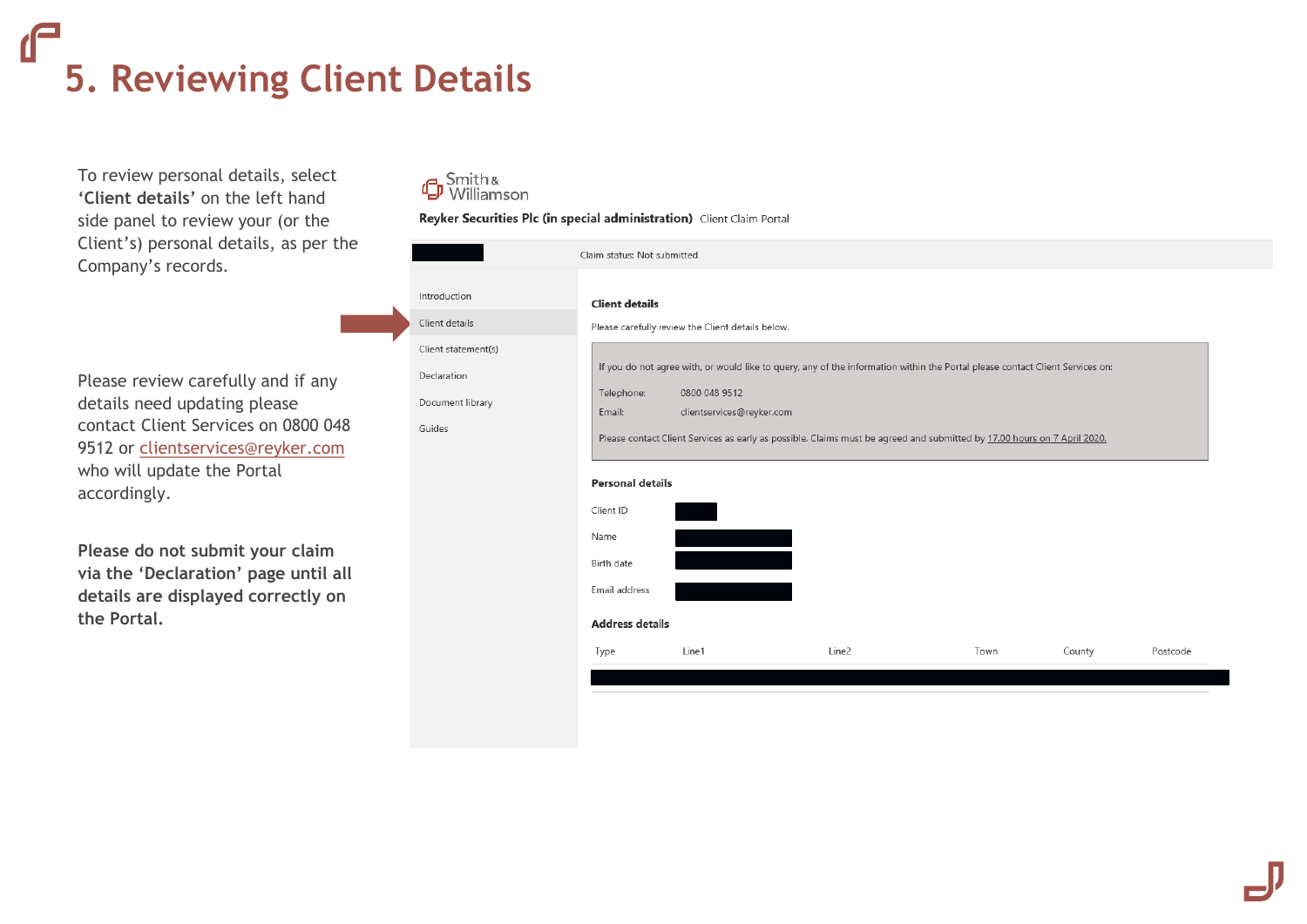# **6. Reviewing Client Statements**

The Client statements have been prepared as at **8 October 2019** (the date of appointment of the JSAs) and identify the proportion of Custody Assets and / or Client Money held in either the Client Money Pool or Client Asset Pool which crystallised upon the JSAs' appointment.

To view the '**Client statement(s)'**  select the page on the left hand side of the screen.

A list of all the plans held in your (or the Client's) name will appear under the heading '**Accounts**'.

Select the link under '**Plan name**' in order to obtain a detailed breakdown of the cash and securities held within that plan.

To return to the main Client statement screen once you have viewed the plan breakdown click on '**Client Statement(s)'** on the left hand side.



#### Revker Securities Plc (in special administration) Client Claim Portal

|                     | Claim status: Not submitted                                                                                                                                                                                                                                                                   |  |  |  |  |
|---------------------|-----------------------------------------------------------------------------------------------------------------------------------------------------------------------------------------------------------------------------------------------------------------------------------------------|--|--|--|--|
| Introduction        | Client statement(s)                                                                                                                                                                                                                                                                           |  |  |  |  |
| Client details      | Please see below your (or the Client's) personalised Client statement(s) confirming your (or the Client's) Client Asset holdings as at 8 October 2019                                                                                                                                         |  |  |  |  |
| Client statement(s) | according to the records of the Company which have been adjusted, where required, to reflect discrepancies identified by the JSAs' reconciliation.                                                                                                                                            |  |  |  |  |
| Declaration         | The statements are prepared as at 8 October 2019 (the date of appointment of the JSAs) and identify the proportion of your (or the Client's)<br>Custody Assets and / or Client Money held in either the Client Money Pool or Client Asset Pool which crystallised upon the JSAs' appointment. |  |  |  |  |
| Document library    | The statements below do not, therefore, include dividends and bond coupons received after that date nor do they reflect any corporate actions<br>post 8 October 2019. We can confirm that all dividend and bond coupon receipts continue to be received and banked separately by the JSAs and |  |  |  |  |
| Guides              | are held in designated bank accounts for Clients. It is presently envisaged these will also be transferred to the purchaser in due course.                                                                                                                                                    |  |  |  |  |
|                     | Please note, for Custody Assets, the statement(s) do not include asset valuations. This is because the purpose of the Bar Date is to agree the<br>quantity of Client Assets held for each Client and not their respective value.                                                              |  |  |  |  |
|                     | Should you agree with your (or the Client's) Client statement(s), please confirm this via the 'Declaration' screen to validly submit a claim.                                                                                                                                                 |  |  |  |  |
|                     | If you do not agree with, or would like to query, any of the information within the Portal please contact Client Services on:<br>Telephone:<br>0800 048 9512<br>Email:<br>clientservices@reyker.com                                                                                           |  |  |  |  |
|                     | Please contact Client Services as early as possible. Claims must be agreed and submitted by 17.00 hours on 7 April 2020.                                                                                                                                                                      |  |  |  |  |
|                     | <b>Accounts</b>                                                                                                                                                                                                                                                                               |  |  |  |  |
|                     | Cash balance<br>Name<br>Securities<br>Type<br>Status                                                                                                                                                                                                                                          |  |  |  |  |
|                     |                                                                                                                                                                                                                                                                                               |  |  |  |  |
|                     |                                                                                                                                                                                                                                                                                               |  |  |  |  |

*If you do not agree with any of the information held please contact Client Services on 0800 048 9512 or email [clientservices@reyker.com](mailto:clientservices@reyker.com).*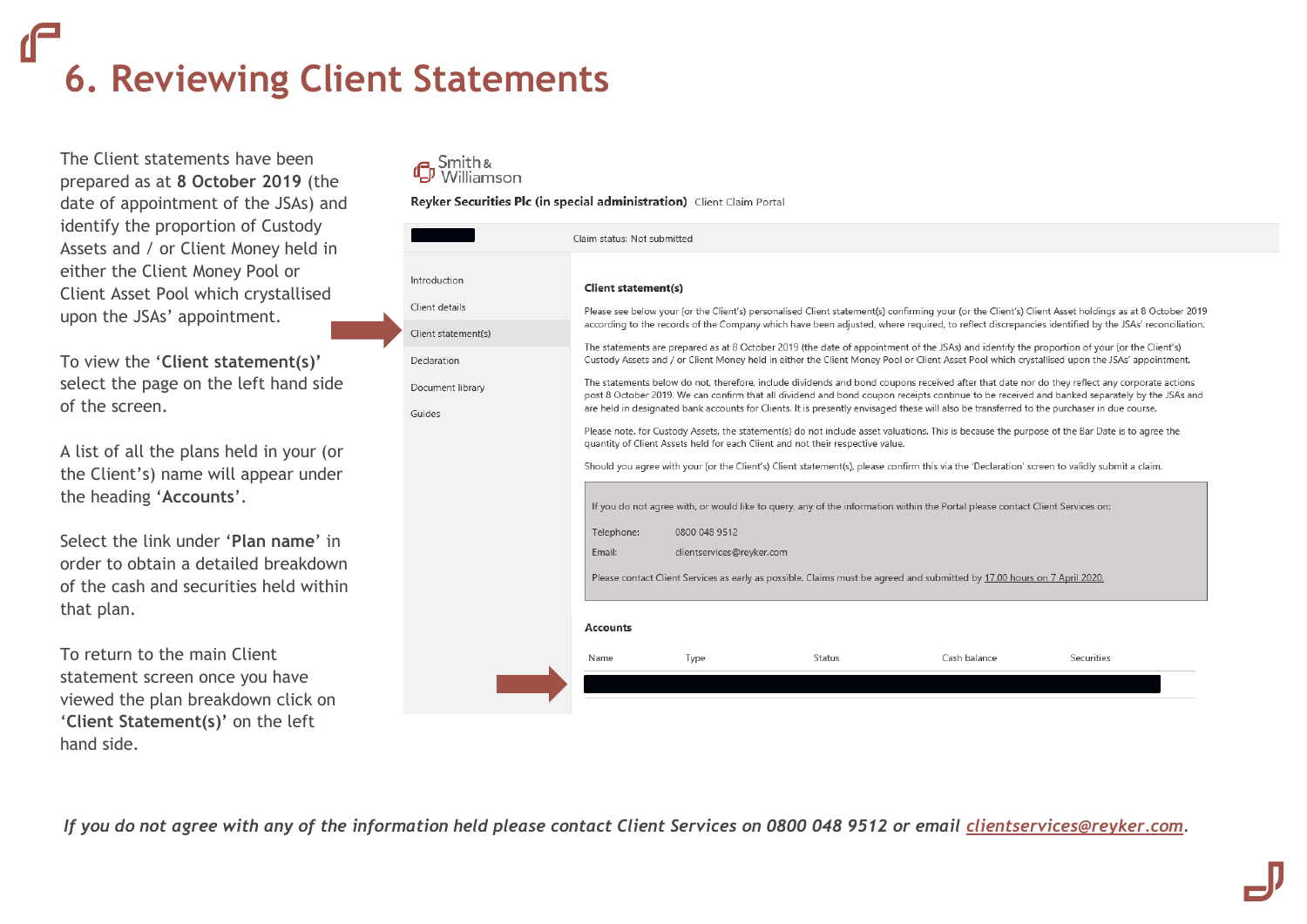# **7. Submitting Your Claim**

Once you have verified that the Client details and Client statements are correct proceed to the '**Declaration'** page to submit the claim.

There are four steps to this process.

### Step 1

• Select the tick box to confirm your agreement to the Client statements.

### Step 2

- Indicate whether you are submitting the claim on your own behalf or as a Client Representative (i.e. on behalf of a Client).
- If you are submitting the claim on behalf of a Client you will be required to enter your details to verify your relationship to the Client.

*The JSAs reserve the right to request additional documentation from either the Client or the Client Representative to verify the relationship*

### Smith<br>Williamson  $\mathbb{C}$

Reyker Securities Plc (in special administration) Client Claim Portal

|                                                       | Claim status: Not submitted                                                                                                                                                                                                                                                                                                                                 |  |  |  |
|-------------------------------------------------------|-------------------------------------------------------------------------------------------------------------------------------------------------------------------------------------------------------------------------------------------------------------------------------------------------------------------------------------------------------------|--|--|--|
| Introduction<br>Client details<br>Client statement(s) | <b>Declaration</b><br>Once you are happy that your (or the Client's) details and Client statement(s) are correct, please complete the following declaration and press<br>"confirm" in order to submit a claim to Client Assets in the special administration.                                                                                               |  |  |  |
| Declaration                                           | If you do not agree with, or would like to query, any of the information within the Portal please contact Client Services on:                                                                                                                                                                                                                               |  |  |  |
| Document library<br>Guides                            | 0800 048 9512<br>Telephone:<br>clientservices@reyker.com<br>Email:<br>Please contact Client Services as early as possible. Claims must be agreed and submitted by 17.00 hours on 7 April 2020.                                                                                                                                                              |  |  |  |
|                                                       | <b>Statement</b><br>$\Box$ I hereby confirm that the Client statement(s) confirming the quantity of Custody Assets and / or the amount of Client Money held in<br>my (or the Client's) plans as at 8 October 2019 are correct and, accordingly, submit a claim to the aforementioned Custody Assets and /<br>or Client Money in the special administration. |  |  |  |
| Furthermore. I confirm that I submit the claim        |                                                                                                                                                                                                                                                                                                                                                             |  |  |  |
|                                                       | $\bigcirc$ As a Client on my own behalf<br>$\bigcirc$ As a legal entity (e.g. a company or partnership) which is a Client and of which I am a duly authorised to act<br>$\bigcirc$ On behalf of an individual Client from whom I have specific authority to act                                                                                             |  |  |  |
|                                                       | Where authorised to represent a corporate Client or where authorised to act on behalf of an individual Client please provide the following<br>details prior to submitting the claim:<br>Full name:<br>Capacity / Relationship (e.g. director/spouse):<br>Telephone:                                                                                         |  |  |  |
|                                                       | Email:                                                                                                                                                                                                                                                                                                                                                      |  |  |  |
|                                                       | The JSAs reserve the right to contact the client to verify the relationship and/or request additional documentation as required.                                                                                                                                                                                                                            |  |  |  |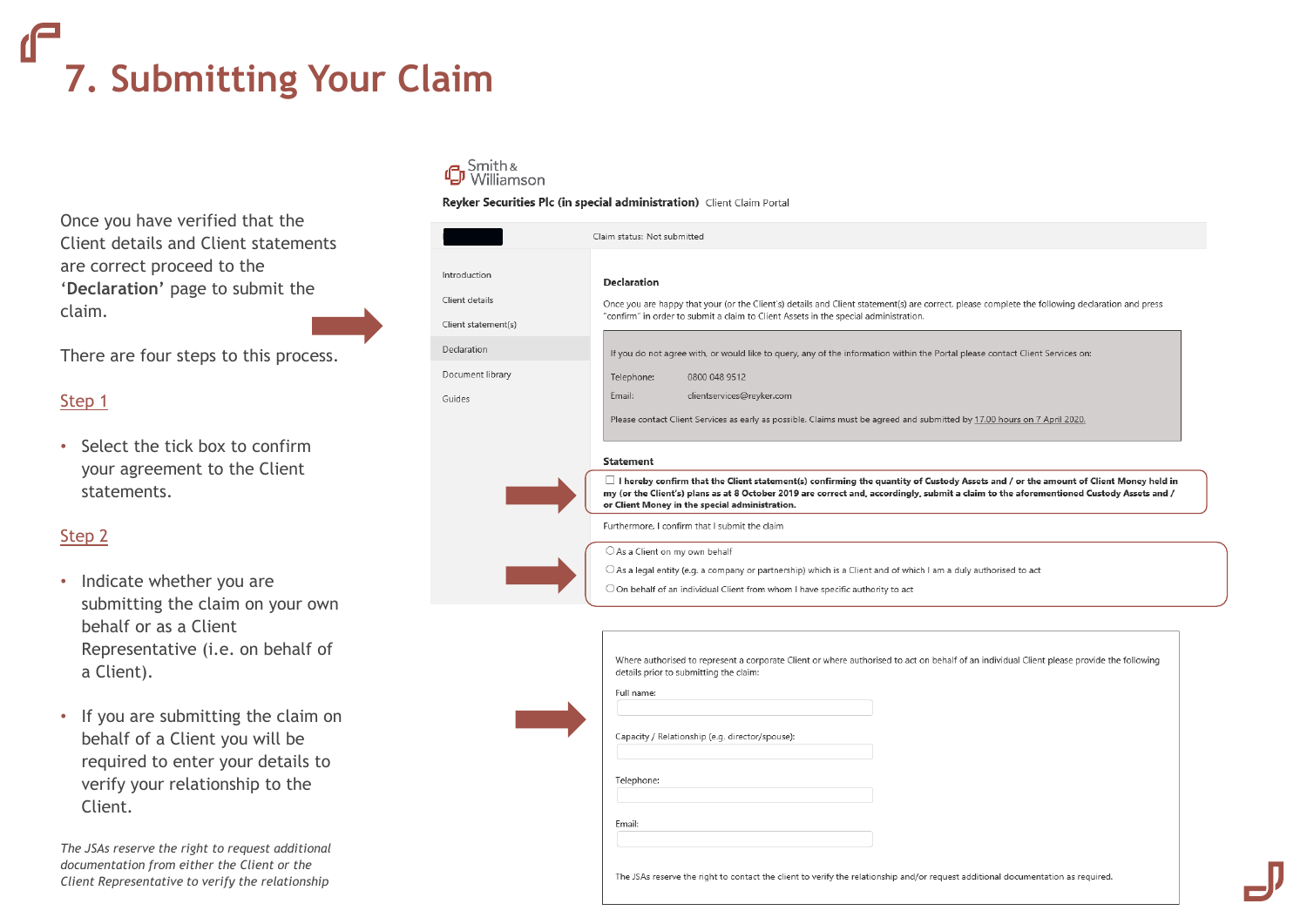# **7. Submitting Your Claim (cont.)**

### Step 3 - FSCS Compensation

- The information displayed here will vary between Clients depending on whether the total value of Client Assets held as at 8 October 2019 is above or below £85,000.
- If the total value of Client Assets held is less than £85,000 you are automatically treated as having submitted a claim for compensation from the FSCS and no further action needs to be taken in this regard. The JSAs are in the process of reviewing each Client's eligibility jointly with the FSCS.
- If the total value of Client Assets held is equal to or more than £85,000, please select whether you wish to submit a claim for compensation to the FSCS (as shown in the screen print to the right).

## Smith &<br>Williamson

#### Reyker Securities Plc (in special administration) Client Claim Portal

|                            | Claim status: Not submitted                                                                                                                                                                                                                                                                                                                                                                                                                                                                                                                                                                                                                                                                                                                                           |  |  |  |
|----------------------------|-----------------------------------------------------------------------------------------------------------------------------------------------------------------------------------------------------------------------------------------------------------------------------------------------------------------------------------------------------------------------------------------------------------------------------------------------------------------------------------------------------------------------------------------------------------------------------------------------------------------------------------------------------------------------------------------------------------------------------------------------------------------------|--|--|--|
| Introduction               | Financial Services Compensation Scheme ("FSCS")                                                                                                                                                                                                                                                                                                                                                                                                                                                                                                                                                                                                                                                                                                                       |  |  |  |
| Client details             | As previously reported, the costs of pursuing Objective 1 of the special administration (i.e. the return of Client Assets) are paid from Client Assets<br>and, therefore, Clients who don't receive FSCS compensation may have a shortfall in their client assets following a deduction for their share of the                                                                                                                                                                                                                                                                                                                                                                                                                                                        |  |  |  |
| Client statement(s)        | costs.                                                                                                                                                                                                                                                                                                                                                                                                                                                                                                                                                                                                                                                                                                                                                                |  |  |  |
| Declaration                | We have been liaising closely with the FSCS in order to streamline the process by which eligible Clients may receive compensation in order to<br>mitigate the need for an eligible Client to submit a claim direct to the FSCS themselves and, where possible, to ensure Client Assets are<br>transferred to the proposed purchaser whole.                                                                                                                                                                                                                                                                                                                                                                                                                            |  |  |  |
| Document library<br>Guides | Accordingly, the FSCS has confirmed that it has exercised its power under COMP 3.2.1A of the FCA Handbook<br>(https://www.handbook.fca.org.uk/handbook/COMP/3/2.html) and will treat all Clients with Client Assets with a total value of less than £85,000 as<br>at 8 October 2019 as if they have claimed compensation. This means:                                                                                                                                                                                                                                                                                                                                                                                                                                 |  |  |  |
|                            | · Subject to the total value of your Client Assets being less then £85,000 as at 8 October 2019, you will automatically be treated as having<br>submitted a claim for compensation from the FSCS and you do not need to take any further action in this regard. The JSAs are in the<br>process of reviewing each Client's eligibility jointly with the FSCS;<br>· Clients who have Client Assets with a total value as at 8 October 2019 either equal to or greater than £85,000 will not be treated as having<br>automatically claimed compensation from the FSCS. Such Clients are asked as part of this Declaration to confirm whether they wish to<br>submit a claim for FSCS compensation or not.                                                                |  |  |  |
|                            | The FSCS can pay up to £85,000 per eligible Client for claims in respect of Reyker Securities plc (in special administration), including those in<br>respect of their share of the Objective 1 costs. Further information on eligibility criteria may be found at https://www.fscs.org.uk/how-we-<br>work/eligibility-rules/                                                                                                                                                                                                                                                                                                                                                                                                                                          |  |  |  |
|                            | As the total value of your (or the Client's) Client Assets as at 8 October 2019 are equal to or greater than £85,000, you (or the Client) have not<br>been automatically treated as having claimed compensation from the FSCS. If you believe you (or the Client) may meet the eligibility criteria<br>and wish to submit a claim to the FSCS via the Portal, please tick the relevant box below.<br>I hereby wish to submit a claim to the FSCS for any shortfall in my (or the Client's) Client Assets that may arise as a result of the costs of the<br>special administration.<br>O I do not wish to submit a claim to the FSCS for any shortfall in my (or the Client's) Client Assets that may arise as a result of the costs of the<br>special administration. |  |  |  |
|                            | Please note, any eligible Client who does not submit a claim for compensation from the FSCS via the Portal may have to meet their share of the costs<br>of the special administration upon the transfer of the Client Assets to the purchaser and the JSAs may reserve sufficient Client Assets to cover these<br>costs                                                                                                                                                                                                                                                                                                                                                                                                                                               |  |  |  |

https://revkerportal.com/introduction

Where a Client does submit a claim for FSCS compensation and it is subsequently determined that they do not meet the FSCS' eligibility criteria, the JSAs will write to the Client with an explanation of the options available to them.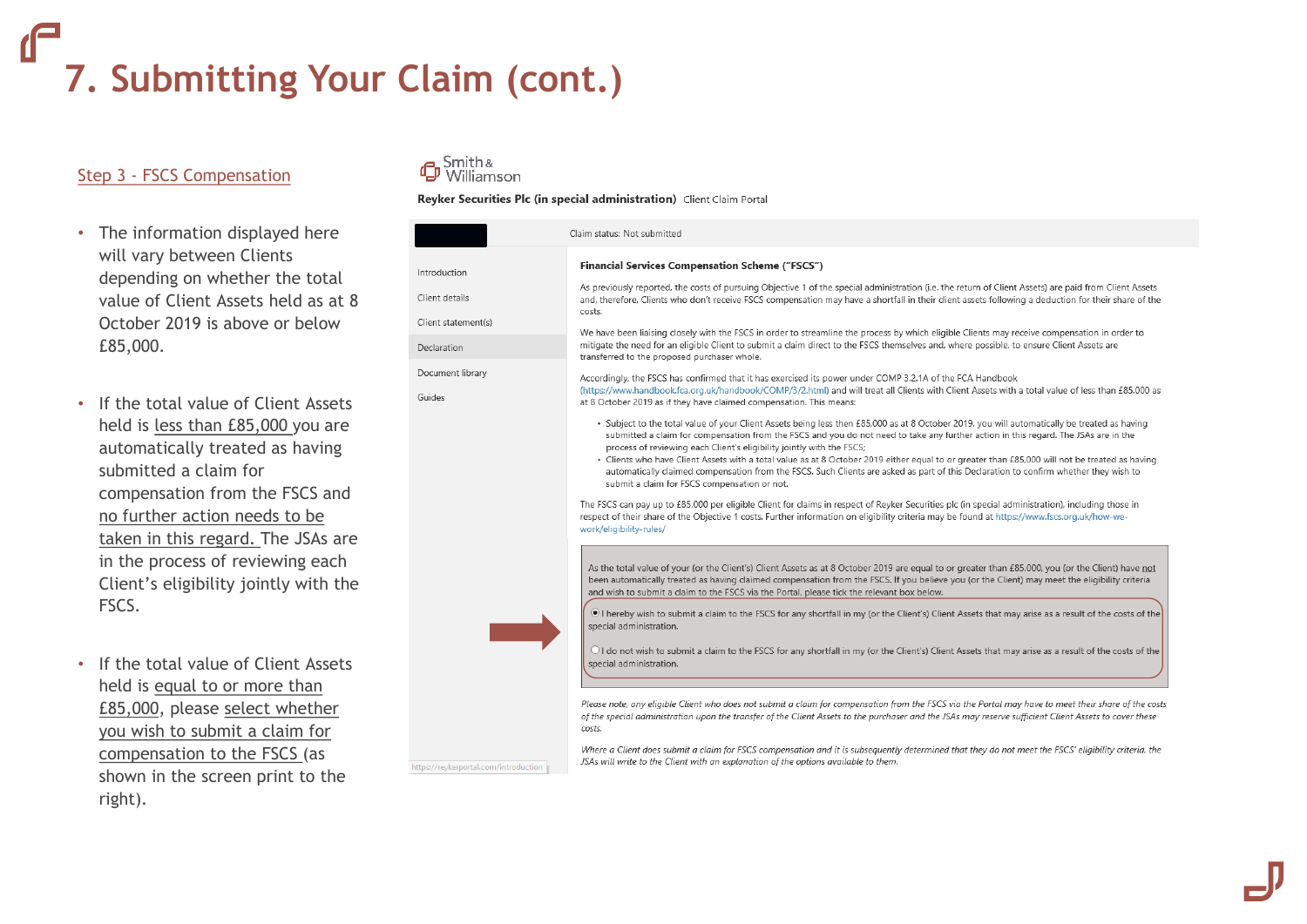# **7. Submitting Your Claim (cont.)**

### Step 4

• Finally, select the tick boxes to confirm your agreement to the User Representations and General Disclaimer.

Once you have completed all steps, press '**Confirm'** to submit your claim.

**If you do not agree with any of the information held within the Portal please contact Client Services on 0800 048 9512 or, alternatively, at [clientservices@reyker.com](mailto:clientservices@reyker.com) before submitting your claim.** 



#### Revker Securities Plc (in special administration) Client Claim Portal

|                                     | Claim status: Not submitted                                                                                                                                                                                                                                                                                                                                                                                                                                                                                                                                                                                                                                                                                                                                                                                                                                                                                                                                                                                                                                                                                                                                                                                                                                                                                                                                                                                                                                                                                                                                                                                                                                                                                                                                                       |  |  |  |
|-------------------------------------|-----------------------------------------------------------------------------------------------------------------------------------------------------------------------------------------------------------------------------------------------------------------------------------------------------------------------------------------------------------------------------------------------------------------------------------------------------------------------------------------------------------------------------------------------------------------------------------------------------------------------------------------------------------------------------------------------------------------------------------------------------------------------------------------------------------------------------------------------------------------------------------------------------------------------------------------------------------------------------------------------------------------------------------------------------------------------------------------------------------------------------------------------------------------------------------------------------------------------------------------------------------------------------------------------------------------------------------------------------------------------------------------------------------------------------------------------------------------------------------------------------------------------------------------------------------------------------------------------------------------------------------------------------------------------------------------------------------------------------------------------------------------------------------|--|--|--|
| troduction                          | <b>User representations</b><br>For the purpose of these representations ("User Representations"):                                                                                                                                                                                                                                                                                                                                                                                                                                                                                                                                                                                                                                                                                                                                                                                                                                                                                                                                                                                                                                                                                                                                                                                                                                                                                                                                                                                                                                                                                                                                                                                                                                                                                 |  |  |  |
| lient details<br>lient statement(s) | • 'User' is defined as either the Company's Client (as referenced on the Client statement(s) herein) or a Client Representative of the Client<br>• 'Client Representative' is defined as an individual acting on behalf of the Company's Client who is named on the Client Statement(s) herein<br>and has explicit authority to act on behalf of the Client for the purpose of submitting their claim to Custody Assets and / or Client Money in<br>the special administration and someone with whom the Client has shared their unique user-name and/or password details.<br>• 'Client' is defined as the Client referenced in the client details and client statement(s) herein<br>• 'Guidance' is defined as the instructions and user quides included on the Portal and the Reyker dedicated webpage of Smith & Williamson's<br>website. https://smithandwilliamson.com/en/services/restructuring-and-recovery-services/reyker-securities-plc                                                                                                                                                                                                                                                                                                                                                                                                                                                                                                                                                                                                                                                                                                                                                                                                                                 |  |  |  |
| eclaration<br>ocument library       |                                                                                                                                                                                                                                                                                                                                                                                                                                                                                                                                                                                                                                                                                                                                                                                                                                                                                                                                                                                                                                                                                                                                                                                                                                                                                                                                                                                                                                                                                                                                                                                                                                                                                                                                                                                   |  |  |  |
| uides                               | By logging into the Portal and pressing confirm below, you are making the following User Representations:                                                                                                                                                                                                                                                                                                                                                                                                                                                                                                                                                                                                                                                                                                                                                                                                                                                                                                                                                                                                                                                                                                                                                                                                                                                                                                                                                                                                                                                                                                                                                                                                                                                                         |  |  |  |
|                                     | . You are a User (as defined above) and have authority to access the information contained in this Site;<br>. You have read and understood the Guidance (as defined above) and that neither the Company, the JSAs' or their firm shall be liable to any<br>consequences of any failure by you to follow the Guidance;<br>• You shall treat all information viewed on the Portal or provided to you in connection with the Portal as confidential;<br>. The Company, the JSAs and their firm shall not be liable (a) for any consequences of any failure by you to provide accurate, complete and<br>up-to-date information and (b) for any fraudulent use by you of the Portal; and you acknowledge and accept that the Company, the JSAs or<br>their firm shall not be liable to any consequences of any failure on your part to observe the General Disclaimer, these User Representations,<br>any applicable additional representation or the Guidance.<br>• To the extent that you submit information to the Company through this Portal, you are duly authorised to submit such information to the<br>Company through this Portal;<br>• You have read and understood our Fair Processing Notice in relation to the General Data Protection Regulation which can be accessed at<br>www.smithandwilliamson.com/rrsgdpr and agree to the JSAs, their firm and the Company holding and processing any data or information<br>held or submitted, including through this Portal, for the purposes of the special administration of the Company, including the distribution<br>or transfer of Clients' Client Assets.<br>. If a Client Representative, you are authorised to accept these User representations and the JSAs' general disclaimer (below) on behalf of the<br>Client. |  |  |  |
|                                     | Please tick the below box prior to confirming your claim to confirm your acceptance to the above User Representations.                                                                                                                                                                                                                                                                                                                                                                                                                                                                                                                                                                                                                                                                                                                                                                                                                                                                                                                                                                                                                                                                                                                                                                                                                                                                                                                                                                                                                                                                                                                                                                                                                                                            |  |  |  |
|                                     | □ I, a User of the Portal, have read, understood and accept the User Representations on behalf of myself or the Client                                                                                                                                                                                                                                                                                                                                                                                                                                                                                                                                                                                                                                                                                                                                                                                                                                                                                                                                                                                                                                                                                                                                                                                                                                                                                                                                                                                                                                                                                                                                                                                                                                                            |  |  |  |
|                                     | <b>General Disclaimer</b>                                                                                                                                                                                                                                                                                                                                                                                                                                                                                                                                                                                                                                                                                                                                                                                                                                                                                                                                                                                                                                                                                                                                                                                                                                                                                                                                                                                                                                                                                                                                                                                                                                                                                                                                                         |  |  |  |
|                                     | The JSAs act as agents for and on behalf of the Company and neither they, their firm, members, partner, employees or their representatives shall<br>incur any personal liability whatsoever under or in relation to the Portal or in connection with any information provided on or accessed through<br>this Site. The exclusion of liability set out in this paragraph shall arise and continue notwithstanding the termination of the agency of the JSAs<br>and shall operate as a waiver of any and all claims (including, but not limited to, claims in tort, equity and common law as well as under the laws                                                                                                                                                                                                                                                                                                                                                                                                                                                                                                                                                                                                                                                                                                                                                                                                                                                                                                                                                                                                                                                                                                                                                                 |  |  |  |

of contract).

Confirm

 $\Box$  I, a User of the Portal, have read, understood and accept, the General Disclaimer on behalf of myself or the Client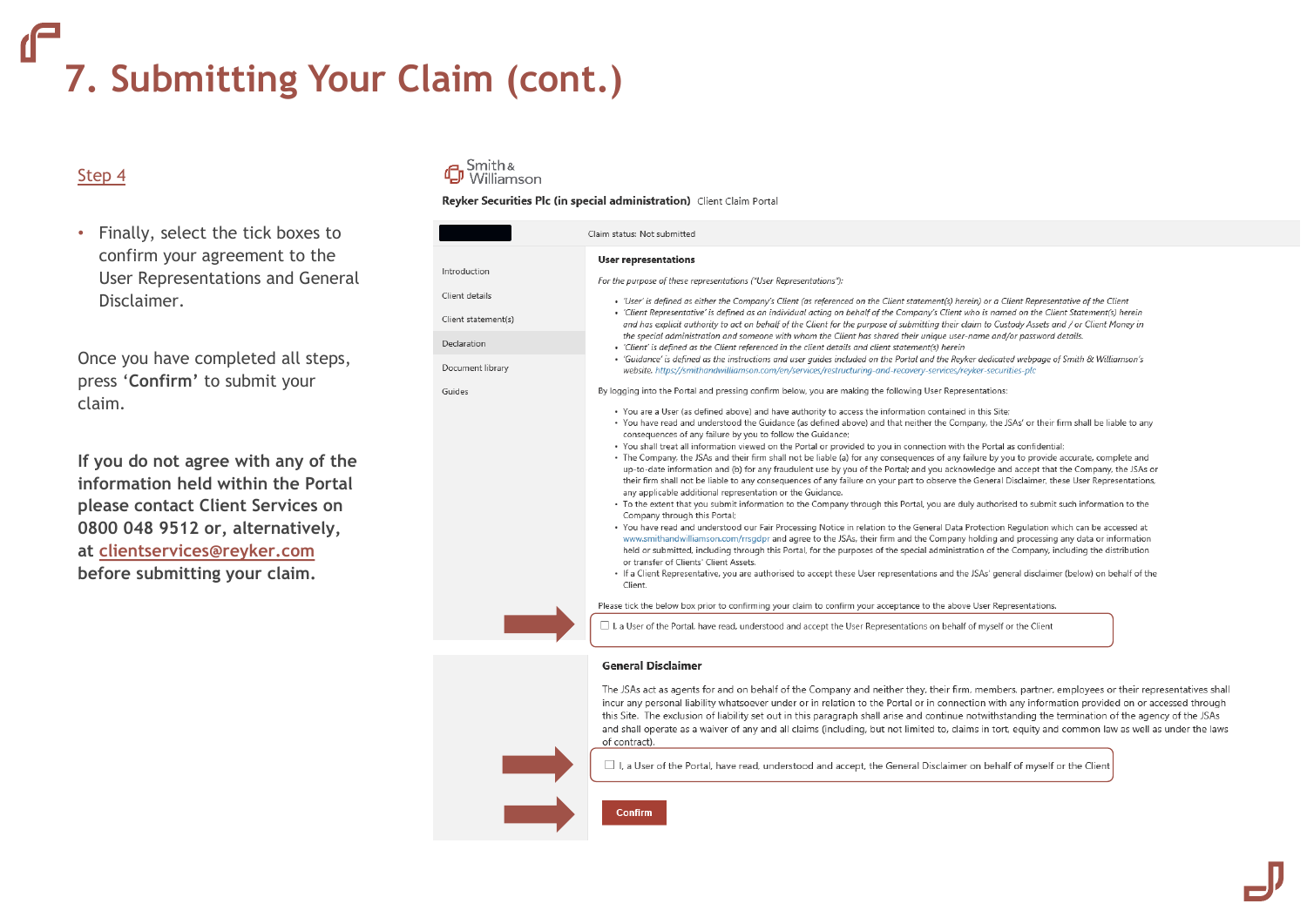**7. Submitting your claim (cont.)**

All tick boxes must be completed in order to submit a claim.

If any tick boxes have been left blank an error message will appear next to the fields that require a response.

Confirmation will be provided once the claim has been successfully submitted.

You will still be able to access the Portal once you have confirmed your Claim, but the **'Declaration'** page will now only display confirmation of submission.

**If you have any queries following the submission of your claim, please contact Client Services on 0800 048 9512 or by email at [clientservices@reyker.com](mailto:clientservices@reyker.com).** 

### Smith &<br>U Williamson

Reyker Securities Plc (in special administration) Client Claim Portal

| Claim status: Not submitted    |                                                                                                                                                                                                                                         |  |  |  |
|--------------------------------|-----------------------------------------------------------------------------------------------------------------------------------------------------------------------------------------------------------------------------------------|--|--|--|
| Introduction<br>Client details | <b>Declaration</b>                                                                                                                                                                                                                      |  |  |  |
| Client statemer                | There was an error with your declaration.                                                                                                                                                                                               |  |  |  |
| Declaration                    |                                                                                                                                                                                                                                         |  |  |  |
| Document library<br>Guides     | Once you are happy that your (or the Client's) details and Client statement(s) are correct, please complete the following declaration and press<br>"confirm" in order to submit a claim to Client Assets in the special administration. |  |  |  |
|                                | If you do not agree with, or would like to query, any of the information within the Portal please contact Client Services on:<br>Telephone:<br>0800 048 9512                                                                            |  |  |  |
|                                | Email:<br>clientservices@reyker.com                                                                                                                                                                                                     |  |  |  |
|                                | Please contact Client Services as early as possible. Claims must be agreed and submitted by 17.00 hours on 7 April 2020.                                                                                                                |  |  |  |
|                                |                                                                                                                                                                                                                                         |  |  |  |

### Smith &

Revker Securities Plc (in special administration) Client Claim Portal

|                                                       | Claim status: Submitted                                                                                                                                                                                                                                                                                                         |  |  |  |
|-------------------------------------------------------|---------------------------------------------------------------------------------------------------------------------------------------------------------------------------------------------------------------------------------------------------------------------------------------------------------------------------------|--|--|--|
| Introduction<br>Client details<br>Client statement(s) | <b>Declaration</b><br>Your declaration was submitted on Wed, 26 Feb 2020 15:03:33 GMT.                                                                                                                                                                                                                                          |  |  |  |
| Declaration                                           | Thank you for submitting your Client Asset claim. This has been received by the JSAs.                                                                                                                                                                                                                                           |  |  |  |
| Document library                                      | No further action is required at this time.                                                                                                                                                                                                                                                                                     |  |  |  |
| Guides                                                | Please refer to the Smith & Williamson Reyker webpage for updates: https://smithandwilliamson.com/en/services/restructuring-and-recovery-<br>services/reyker-securities-plc                                                                                                                                                     |  |  |  |
|                                                       | If you do not agree with, or would like to guery, any of the information within the Portal please contact Client Services on:<br>Telephone:<br>0800 048 9512<br>clientservices@reyker.com<br>Email:<br>Please contact Client Services as early as possible. Claims must be agreed and submitted by 17,00 hours on 7 April 2020. |  |  |  |